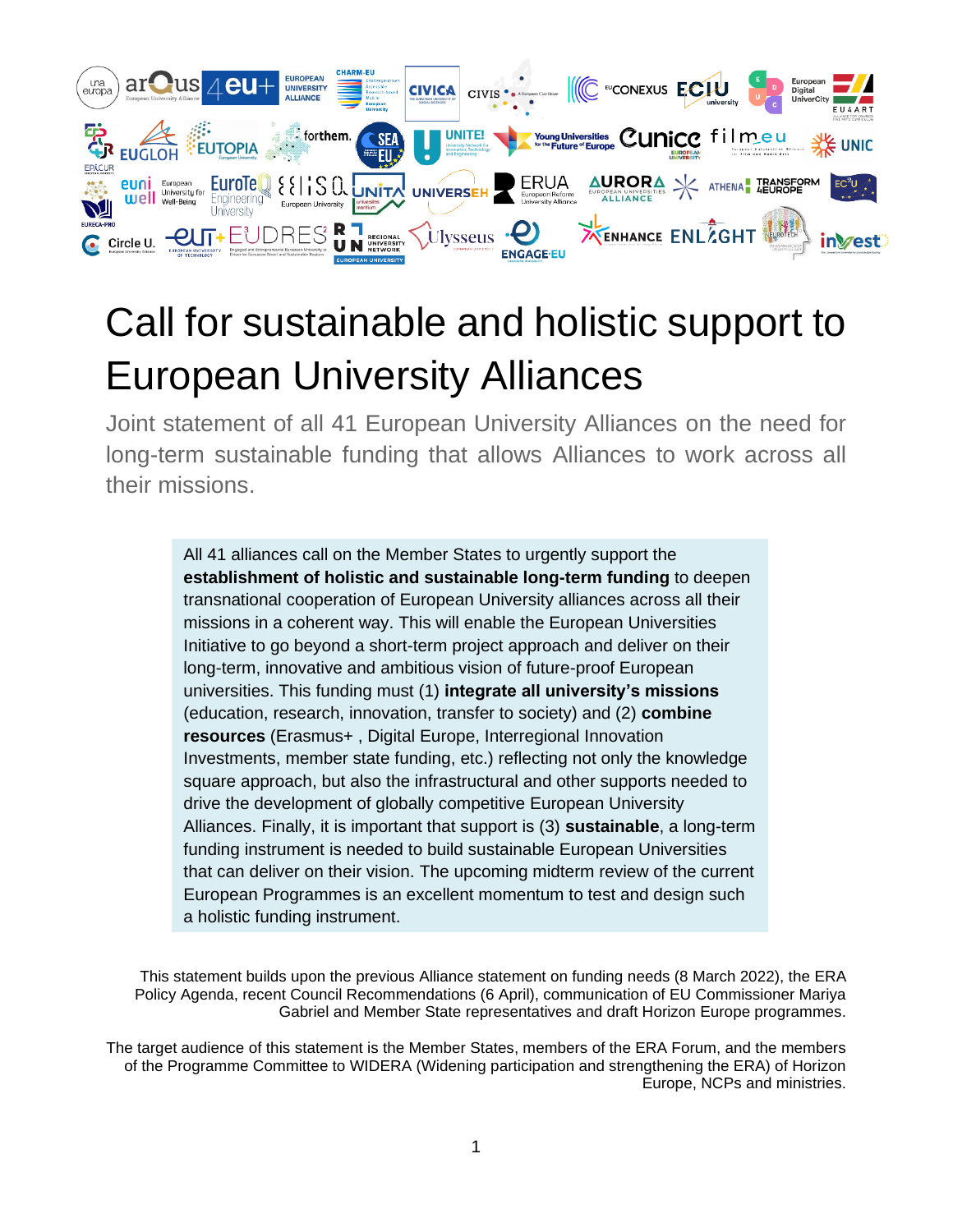

To bridge the crucial period between the current project funding and the future funding instrument, European University Alliances welcome the European Commission initiatives to continue supporting the European University's research missions, as research is central to the work of universities. The current Horizon 2020 SwafS -projects are successful in building European research agendas of alliances, but need continuation also after 2023. Continuation of the current research activities and work on transformation of HEIs that only recently started, must be the priority. Therefore, Member States are asked to:

- **Commit to Action 13 of the ERA Policy Agenda**: Empower Higher Education Institutions to develop in line with the ERA, and in synergy with the EEA**.** In line with Action 13, Member States are asked to support the development of the **European Excellence Initiative** for integrated and inclusive networks of Higher Education Institutions, including the European Universities.
- Consider launching a competitive Horizon Europe call in 2023 which would provide directly for the **continuation of the existing SwafS projects** secured by the European University Alliances through Horizon 2020.
- **Create a task force** with experts from interested Member States and with representatives from European Universities HEIs**,** to explore long term **sustainable support for European Universities alliances**.

### ERA Action 13, European Excellence Initiative

Support to ERA Action 13 of the ERA Policy Agenda, the overall ambitions and the specific activities, is of crucial importance to European University Alliances. This is necessary to deliver continued and accelerated institutional reform in R&I, strengthened R&I capacities as well as mainstreaming an excellence culture in science and value creation in HEIs.

Alliances would support the suggestion of a candidate European partnership to be included in the next Horizon Europe strategic plan 2025-2027 and, dependent on the outcomes of the taskforce (see below), piloted within the current Multi-annual Financial Framework (MFF) and used to test synergies with the Horizon Europe programme for the research and innovation dimension and other EU programmes by 2024 within the remit of their legal bases.

## Continuation of SwafS projects

Member States are asked to consider launching a competitive Horizon Europe call in 2023 and 2024, under WIDERA Destination, Reforming and enhancing the EU Research and Innovation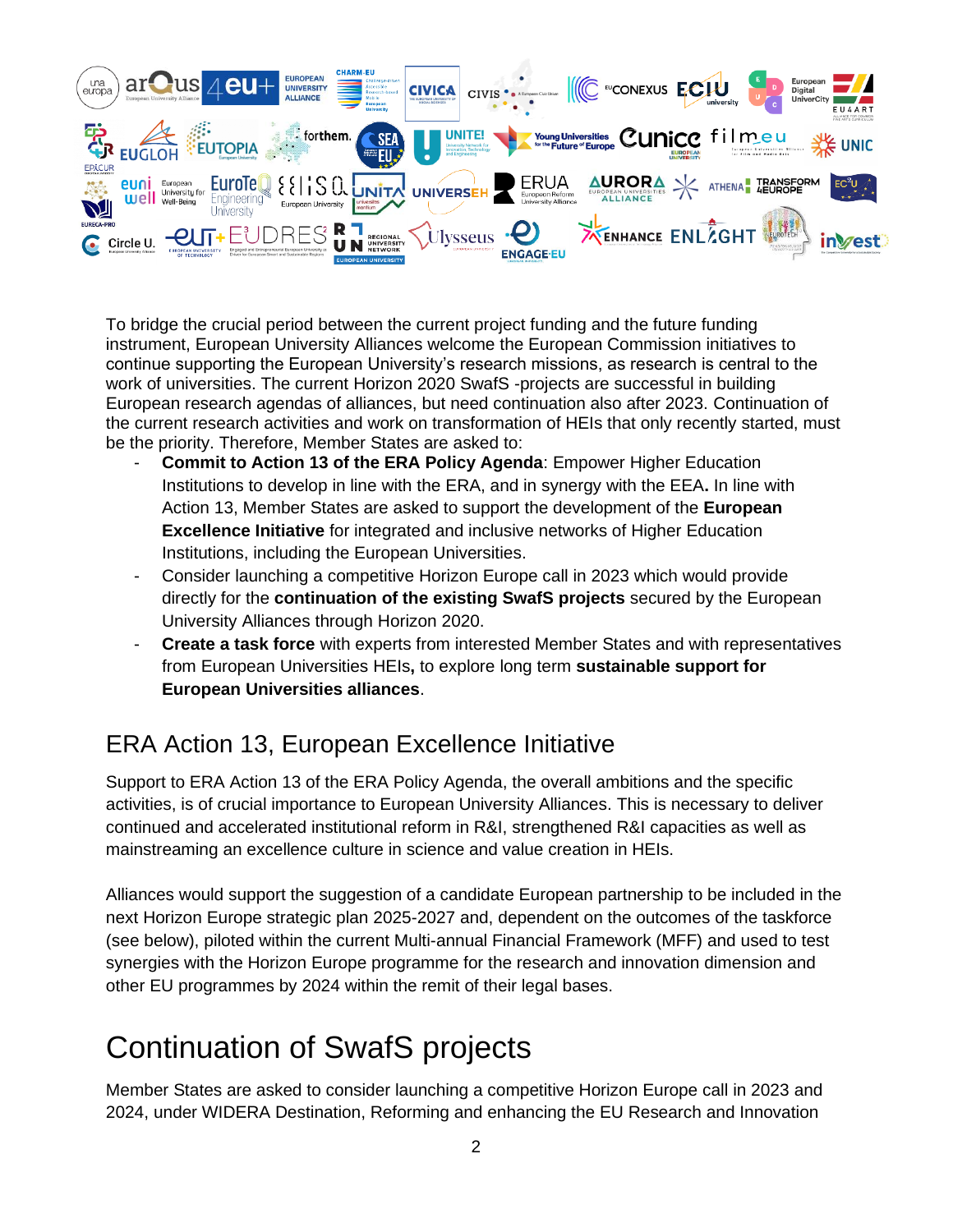

system or Pillar 3 European Innovation Ecosystems, a means of strengthening the ERA, which would provide directly for the continuation of the existing SwafS projects secured by the European Universities Alliances through Horizon 2020. As continuation of the research activities is the priority of the alliances, to continue their work on the transformation that only started in 2021, the continuation of the SwafS-projects is of crucial importance. The timelines for these calls should ensure that there is no funding gap for the alliances whose Horizon 2020 SwafS projects conclude early 2024 (first generation Alliances) or late 2024 (second generation Alliances).

This call is necessary in order to maintain momentum, enhanced ambition and continuity with the Erasmus+ funding instrument for the European Universities Alliances. This would provide an interim short term solution whilst a longer term sustainable investment plan is explored and developed.

#### Task Force

European University Alliances suggest the creation of a taskforce to explore the key objective of long-term sustainable support to allow alliances to work across all their missions. This taskforce must represent a **co-creation process and would include the 41 alliances**, through their informal networks (FOREU1 and FOREU2), European policy-makers and Member States representatives. The task force should have the mandate to test ideas and synergies regarding the design of an innovative strategic approach to sustainable long term alliance funding, taking benefit of the mid-term review of the EU programmes in the current MFF and providing recommendations in preparation for the next MFF

### The European University Alliances

The European University Alliances represent over 280 higher education institutions from all EU Member States) and are the flagships of the European Strategy for Universities. The Alliances remain committed to the transformational agenda enabled to date through Erasmus+, Horizon 2020 and the engagement of their own resources. The Alliances remain willing to discuss with all relevant stakeholders the establishment of a sustainable financial pathway architecture to allow the long term vision of the alliances to be realised, as a necessary part of a globally competitive European Education and Research Area.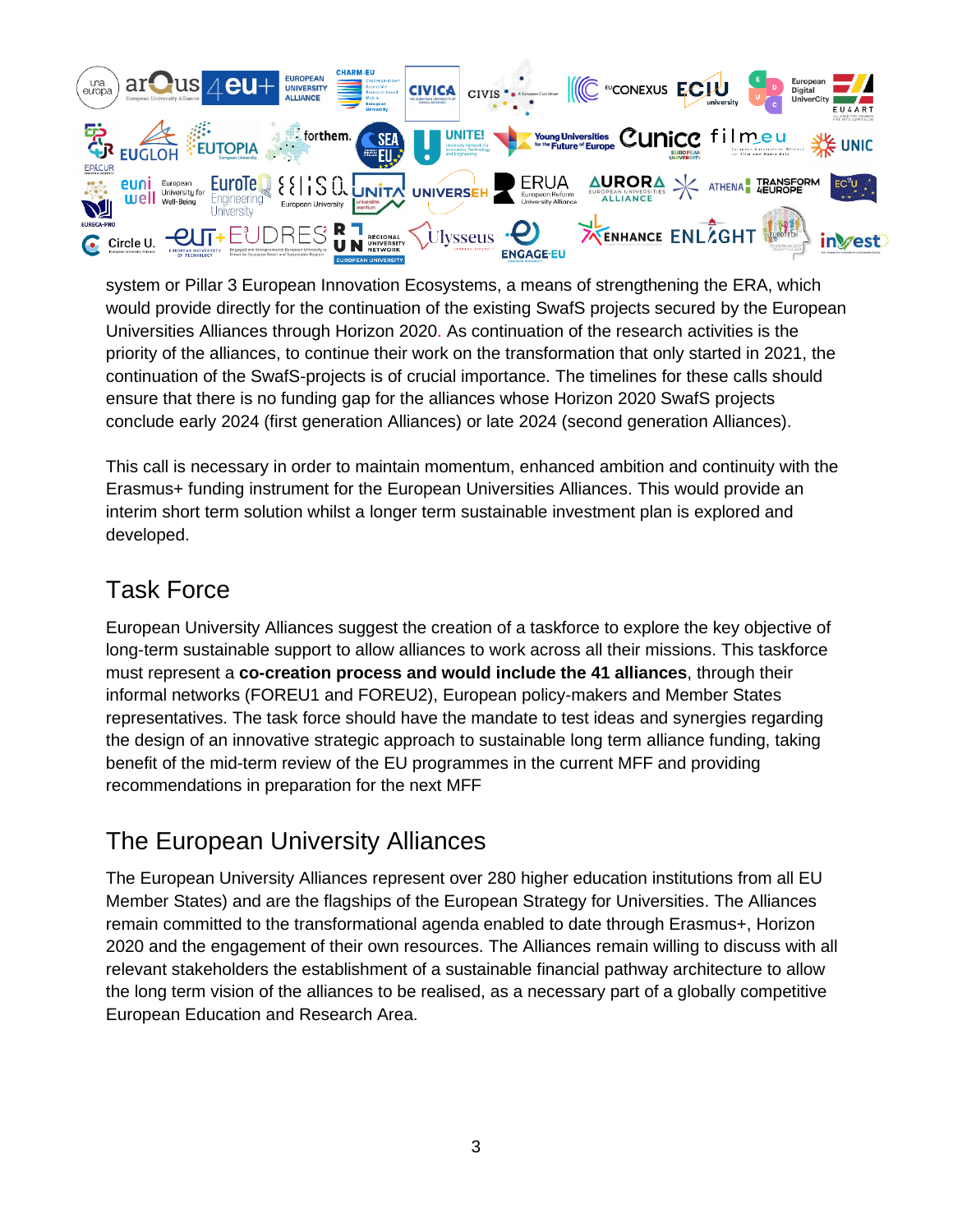

This joint statement directly reflects the communication of EU Commissioner, Mariya Gabriel, of 8 April 2022 that "*the European Universities are paving the way for more systemic, structural and sustainable cooperation across Europe*". The Commissioner confirmed that in addition to the Erasmus+ funding to be made available, Horizon Europe will provide complementary support to the European Universities initiative. In particular, the Commissioner noted that the Commission has proposed to the Member States to establish in 2023 a 'European Excellence Initiative' under the 'Widening participation and strengthening the ERA' part of the Horizon Europe programme. In addition, it was also confirmed that the European Commission has proposed within the European strategy for universities to explore the matter as part of the mid-term review of the MFF programmes.

This statement also reflects the Council Recommendations on building bridges for effective European higher education cooperation of the 06th April, 2022, which states that European Universities "*are a source of inspiration for the wider higher education community to drive systemlevel reforms while facilitating better coordination between European higher education and research policies*." It further states that there should be a mobilisation of "*available funding sources at regional, national and EU level, while taking into account the different national finance systems, to match or complement where possible the Erasmus+ support, complemented in a synergetic way by the support from Horizon Europe, for the participation of higher education institutions in 'European Universities'." It invites the Commission to "pursue the further development of the European Universities initiative following a bottom-up approach through the Erasmus+ programme, on the basis of the main outcomes of the midterm review of the first alliances. As of 2022, provide sustainable funding for successful existing 'European Universities' following a competitive and qualitative call for proposals, and allow for the creation of new ones, based on the principles of geographical balance, inclusion, high quality and excellence. Test synergies with the Horizon Europe programme for the research and innovation dimension and possibly other EU programmes by 2024, within the remit of their legal bases. Take benefit of the mid-term review of the MFF programmes to consider ways of enabling possible innovative approaches for a better joint mobilisation of EU sources of funding, exploiting possible synergies with regional and national funds*."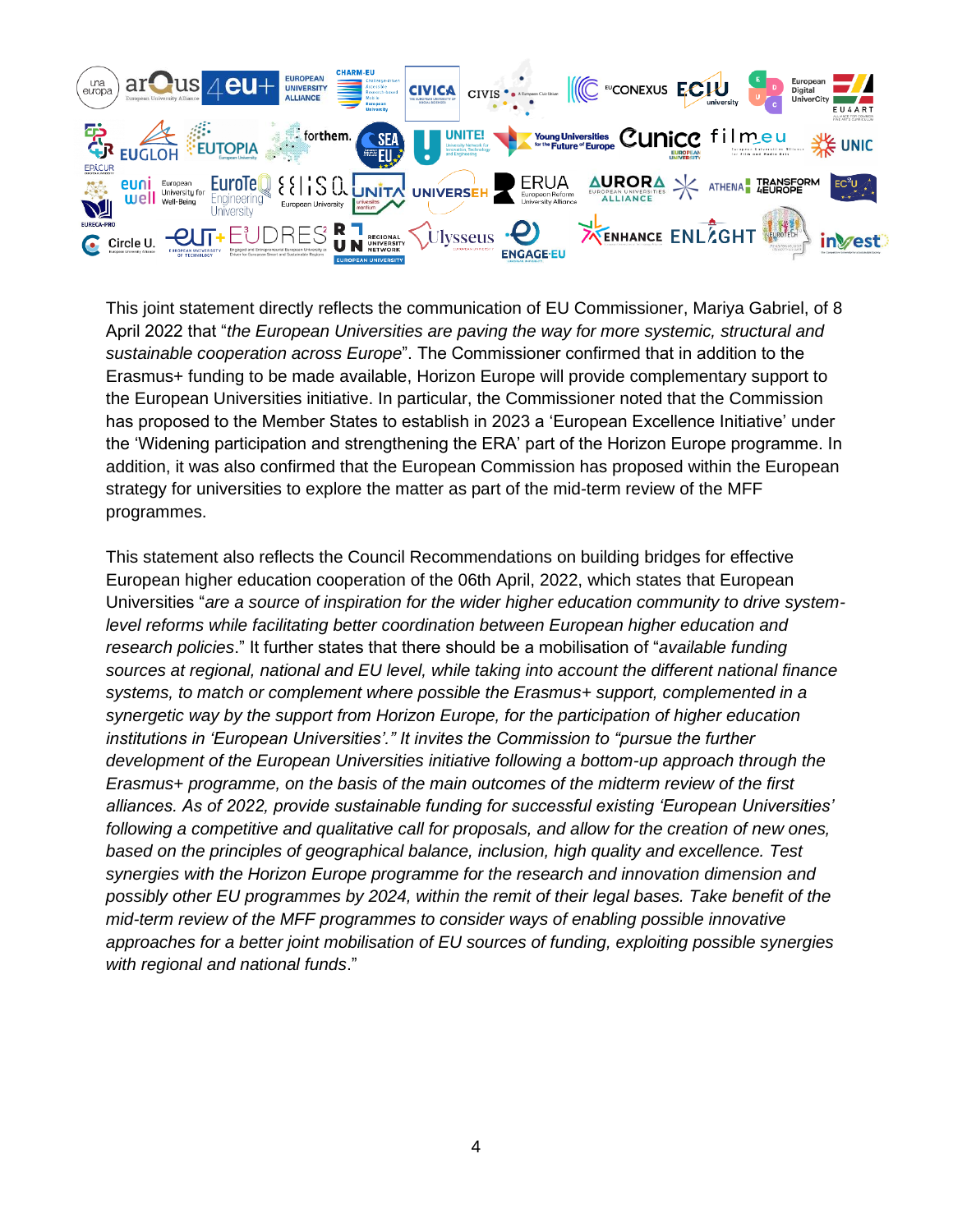

Statement of 8 March 2022

#### **Statement on behalf of FOR EU1 and FOR EU2 European Universities alliances**

#### **Future funding for the European Universities**

- The 41 European Universities alliances selected under the first two calls for proposals are seen as key drivers of an **innovative, globally competitive and attractive European Education Area and European Research Area as well as, more recently, being a flagship of the European Strategy for Universities**. They are tasked with and are already **exploring and testing innovative and structural models of transnational collaborative change to achieve an integrated approach across education, research and innovation with a view to achieving maximum impact on society** and on the **European Higher Education Area**  including through joint utilisation of separate Erasmus+ and Horizon 2020 grants.
- The 17 European Universities funded through the first pilot call are currently engaged in developing their proposals for the Erasmus+ Partnerships for Excellence - European Universities call for proposals with the deadline of  $22<sup>nd</sup>$  March 2022 and the possibility of funding for 4 years, max 14.4 million - to **ensure enhanced reach and ambition of their mission** and in that context, **many are articulating an expanded membership**. However, there is currently **no certainty of a complimentary call to support the further development of the Research and innovation agenda leaving a disconnect** not just for an integrated mission approach but also for the inclusion of new partners.
- In order to achieve the **ambitious strategic objectives** set out for the European Universities Initiative, it is important that European University Alliances are enabled – both in terms of **targeted policy and funding support** - to **realise their full potential**.
- **DG RTD is working hard to create a pathway** to provide a competitive funding call in Horizon Europe, through the widening agenda of the 'Widening and Strengthening the European Research Area' programme. FOR EU1 and FOR EU2 (representing the 41 European Universities funded through the first and second pilot call and encompassing the 39 Swafs funded alliance projects) believes that support for this or any future funding pathway under Horizon Europe dedicated to European University Alliances is to be welcomed and should remain **excellencebased and competitive**, in line with the very principles of the EUI programme. **However, whilst such a funding channel is to be welcomed, it should be regarded as an interim**